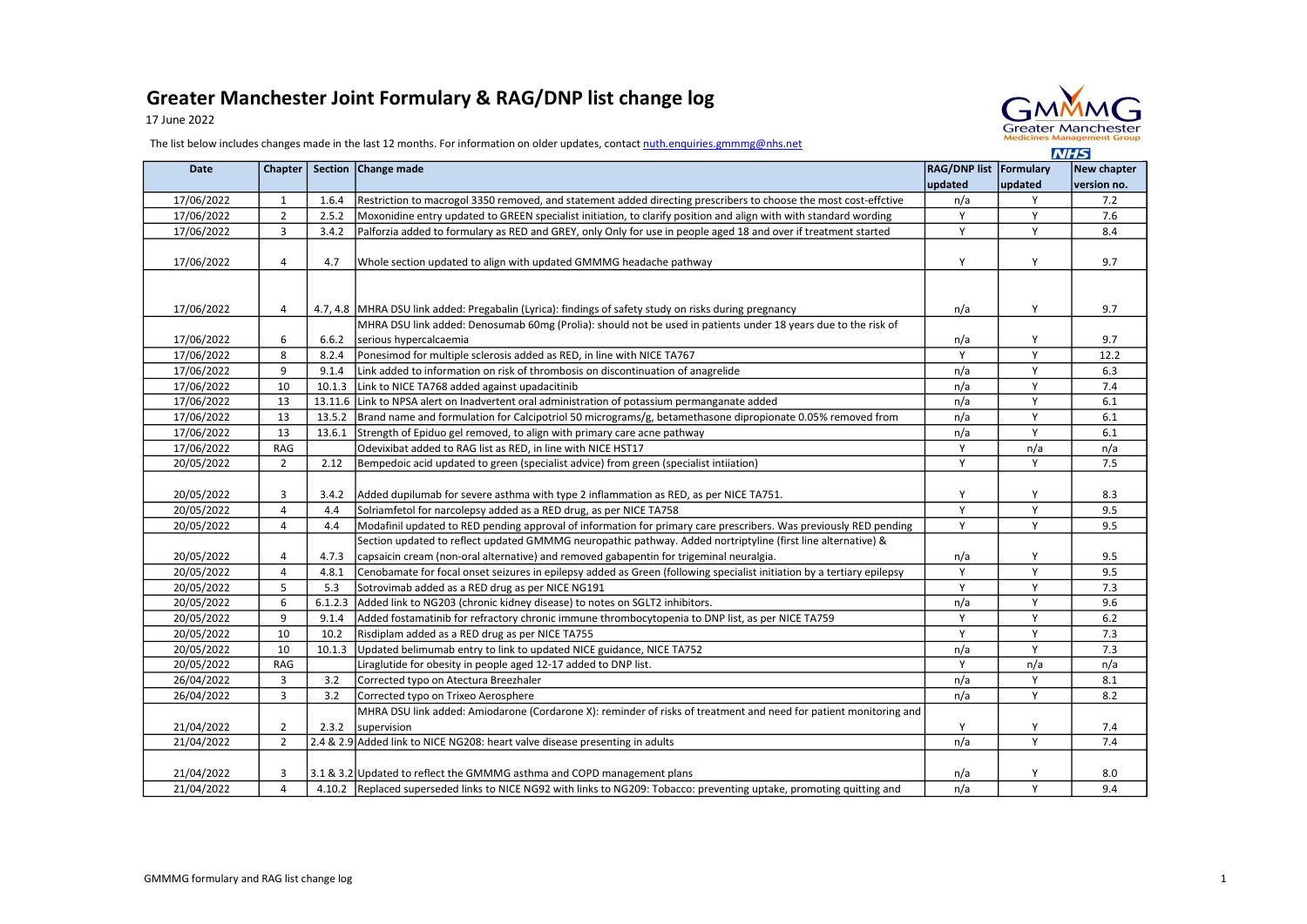| <b>Date</b> |                         |         | Chapter   Section   Change made                                                                                                | RAG/DNP list Formulary |         | New chapter |
|-------------|-------------------------|---------|--------------------------------------------------------------------------------------------------------------------------------|------------------------|---------|-------------|
|             |                         |         |                                                                                                                                | updated                | updated | version no. |
| 21/04/2022  | 4                       |         | 4.10.2 Added link to GM tobacco dependency treatment guidelines                                                                | n/a                    | Υ       | 9.4         |
| 21/04/2022  | 6                       |         | 6.1.2.2 MHRA DSU link added: Metformin in pregnancy: study shows no safety concerns                                            | n/a                    | Y       | 9.5         |
| 21/04/2022  | 6                       |         | 6.1.2.3 Added link to NICE NG28                                                                                                | n/a                    | Υ       | 9.5         |
| 21/04/2022  | 8                       | 8.2.4   | MHRA DSU link added: Cladribine (Mavenclad): new advice to minimise risk of serious liver injury                               | Υ                      | Y       | 12.1        |
| 21/04/2022  | 9                       | 9.1     | Added crizlanizumab as a RED drug, as per NICE TA743                                                                           | Y                      | Y       | 6.1         |
| 21/04/2022  | 9                       | 9.1.1.2 | Updated generic name of Monofer to ferric derisomaltose                                                                        | Υ                      | Y       | 6.1         |
| 21/04/2022  | 10                      |         | 10.1.3 Added link to NICE TA744: Upadacitinib for treating moderate rheumatoid arthritis                                       | Y                      | Y       | 7.2         |
| 21/04/2022  | 10                      |         | 10.1.5 Updated link to GM EUR policy, Hyaluronic Acid injections for Osteoarthritis, to latest version                         | Υ                      | Υ       | 7.2         |
| 21/04/2022  | RAG                     |         | Added givosiran to RAG list as a RED drug, as per NICE HST16                                                                   | Υ                      | n/a     | n/a         |
| 06/04/2022  | 6                       |         | 6.1.2.3 Type 1 diabetes indication for dapagliflozin removed, in line with change to licensed indications and MHRA DSU advice. |                        | Y       | 9.4         |
| 11/03/2022  | $\sqrt{4}$              | 4.2.1   | Haloperidol 500 microgram tablets added to DNP list (criterion 2)                                                              | Y                      | Υ       | 9.3         |
| 11/03/2022  | 6                       |         | 6.1.1.1   Insulin aspart biosimilar (Trurapi) added as first-choice rapid acting insulin analogue in diabetes mellitus         | Y                      | Y       | 9.3         |
| 11/03/2022  | RAG                     |         | Berotralstat added as RED, in line with NICE TA738                                                                             | Y                      | n/a     | n/a         |
| 09/03/2022  | $\overline{2}$          | 2.12    | Wording added to bempedoic acid to clarify that it should be used in combination with ezetimibe, in line with NICE             | Y                      | Y       | 7.3         |
| 09/03/2022  | 3                       | 3.7     | MHRA DSU link added: Ivacaftor, tezacaftor, elexacaftor (Kaftrio ▼) in combination with ivacaftor (Kalydeco): risk of          | n/a                    | Y       | 7.2         |
| 09/03/2022  | 5                       | 5.3     | Added molnupiravir as a RED drug, as per NICE NG191                                                                            | Y                      | Υ       | $7.2$       |
| 09/03/2022  | 5                       | 5.3     | MHRA DSU link added: COVID-19 antivirals and pregnancy reporting                                                               | Υ                      | Y       | 7.2         |
| 09/03/2022  | 5                       | 5.4.1   | MHRA DSU link added: HCQ & chloroquine risk of CV events & psychiatric reactions                                               | n/a                    | Y       | 7.2         |
| 09/03/2022  | 10                      |         | 10.1.3 MHRA DSU link added: HCQ & chloroquine risk of CV events & psychiatric reactions                                        | Υ                      | Υ       | 7.1         |
|             |                         |         | MHRA DSU link added: Brolucizumab (Beovu ▼): risk of intraocular inflammation and retinal vascular occlusion                   |                        |         |             |
| 09/03/2022  | 11                      |         | 11.8.2.3 increased with short dosing intervals                                                                                 | Υ                      | Υ       | 5.1         |
| 23/02/2022  | $\overline{2}$          | 2.8.1   | Link to NG191: COVID-19 rapid guideline: managing COVID-19 added against low molecular weight heparins                         | n/a                    | Υ       | 7.2         |
| 23/02/2022  | $\overline{7}$          | All     | Following website refresh, chapter updated to amend all links to the GMMMG website to reflect current URLs                     | n/a                    | Υ       | 7.0         |
| 23/02/2022  | 11                      | All     | Following website refresh, chapter updated to amend all links to the GMMMG website to reflect current URLs                     | n/a                    | Y       | 5.0         |
| 23/02/2022  | 13                      | 13.5.3  | Bimekizumab added as RED, in line with NICE TA723                                                                              | Y                      | Y       | 6.0         |
| 23/02/2022  | 13                      | All     | Following website refresh, chapter updated to amend all links to the GMMMG website to reflect current URLs                     | n/a                    | Υ       | 6.0         |
| 23/02/2022  | RAG                     |         | Sapropterin entry updated to add link to TA729.                                                                                | Y                      | n/a     | n/a         |
| 22/02/2022  | $\mathbf 1$             | 1.3     | Link to NG201: antenatal care added (contains advice on heartburn)                                                             | n/a                    | Y       | 7.1         |
| 22/02/2022  | 3                       | 3.1.4   | Link to NG202: obstructive sleep apnoea syndrome added (contains advice on managing rhinitis)                                  | n/a                    | Υ       | 7.2         |
| 22/02/2022  | $\overline{\mathbf{4}}$ | 4.6     | Link to NG201: antenatal care added (contains advice on nausea and vomtiing in pregnancy)                                      | n/a                    | Y       | 9.2         |
| 22/02/2022  | $\overline{4}$          | 4.7     | Duloxetine 90mg & 120mg capsules added to grey list as GREEN drugs. Criterion 2.                                               | Υ                      | Υ       | 9.2         |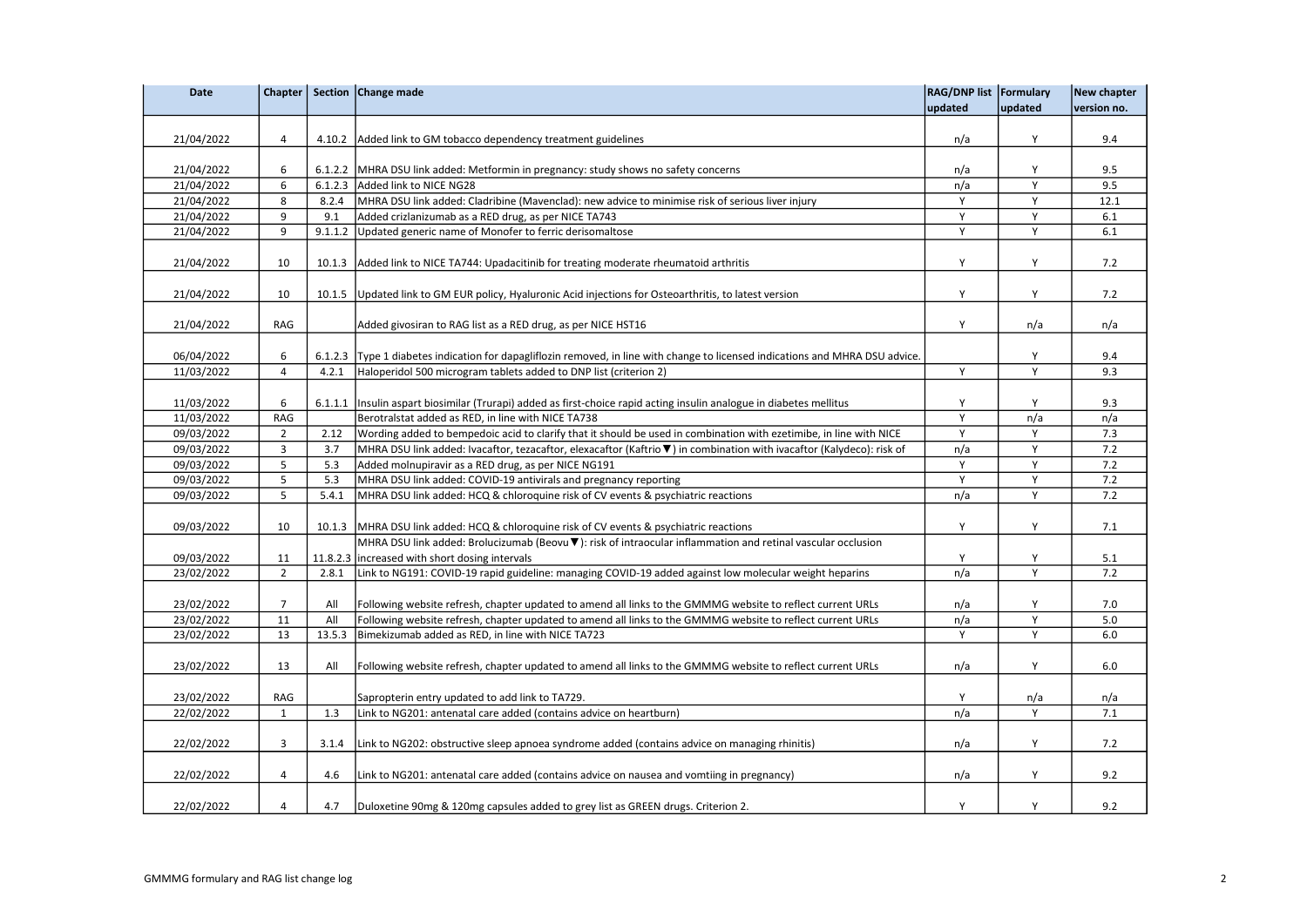| <b>Date</b> |                |         | Chapter   Section   Change made                                                                                        | RAG/DNP list Formulary |         | <b>New chapter</b> |
|-------------|----------------|---------|------------------------------------------------------------------------------------------------------------------------|------------------------|---------|--------------------|
|             |                |         |                                                                                                                        | updated                | updated | version no.        |
|             |                |         |                                                                                                                        |                        |         |                    |
| 22/02/2022  | 6              |         | 6.1.1.2   Insulin degludec added as GREY and GREEN (specialist initiation)                                             | Y                      | Y       | 9.2                |
|             |                |         |                                                                                                                        |                        |         |                    |
| 22/02/2022  | 9              |         | 9.1 & 9.5 Links to CG157 & NG8 replaced with link to NG203: Chronic kidney disease: assessment and management          | n/a                    | Y       | 6.0                |
|             |                |         |                                                                                                                        |                        |         |                    |
| 22/02/2022  | 9              | All     | Following website refresh, chapter updated to amend all links to the GMMMG website to reflect current URLs             | n/a                    | Y       | 6.0                |
|             |                |         |                                                                                                                        |                        |         |                    |
| 22/02/2022  | 12             |         | 12.2.1 Link to NG202: obstructive sleep apnoea syndrome added (contains advice on managing rhinitis)                   | n/a                    | Y       | 5.0                |
|             |                |         |                                                                                                                        |                        |         |                    |
| 22/02/2022  | 12             | All     | Following website refresh, chapter updated to amend all links to the GMMMG website to reflect current URLs             | n/a                    | Y       | 5.0                |
| 22/02/2022  | RAG            |         | Isoniazid for TB prophylaxis in renal patients added as GREEN (specialist initiation)                                  | Y                      | n/a     | n/a                |
| 22/02/2022  | RAG            |         | Dapsone 50 mg & 100mg tablets for PCP prophylaxis added as GREEN (specialist initiation)                               | Y                      | n/a     | n/a                |
|             |                |         | MHRA DSU link added to formulary in 4.2.1, 4.2.2, 4.2.3: Haloperidol (Haldol): reminder of risks when used in elderly  |                        |         |                    |
| 20/01/2022  | 4              | Various | patients for the acute treatment of delirium                                                                           | n/a                    | Y       | 9.1                |
| 19/01/2022  | 3              | 3.2     | Links to DHSC information on budesonide in COVID-19 deleted and replaced with link to NICE NG191: Managing COVID-      | n/a                    | Υ       | 7.1                |
| 19/01/2022  | 5              | 5.3     | Ronapreve added as a RED drug                                                                                          | Y                      | Y       | 7.1                |
|             |                |         |                                                                                                                        |                        |         |                    |
|             |                |         | Updated to reflect brand name and specify the insulin for each product, including new brand name for insulin lispro    |                        |         |                    |
| 19/01/2022  | 6              |         | $6.1.1.1$ sanofi (Admelog).                                                                                            | n/a                    | Y       | 9.1                |
| 23/12/2021  | 8              | 8.3.4.1 | DNP entry for fulvestrant removed pending discussion of appropriate RAG status at next available CRG meeting. DNP      | Y                      | Y       | 12.0               |
| 23/12/2021  | 8              | All     | Following website refresh, chapter updated to amend all links to the GMMMG website to reflect current URLs             | n/a                    | Y       | 12.0               |
| 25/11/2021  | $\overline{2}$ | 2.12    | Inclisiran added to formulary and RAG list as a GREEN drug, with link to TA733 and note that implementation materials  | Y                      | Y       | 7.1                |
|             |                |         |                                                                                                                        |                        |         |                    |
| 17/11/2021  | 3              | All     | Following website refresh, chapter updated to amend all links to the GMMMG website to reflect current URLs             | n/a                    | Y       | 7.0                |
| 17/11/2021  | 4              | All     | Following website refresh, chapter updated to amend all links to the GMMMG website to reflect current URLs             | n/a                    | Y       | 9.0                |
|             |                |         |                                                                                                                        |                        |         |                    |
| 16/11/2021  | $\mathbf{1}$   | All     | Following website refresh, chapter updated to amend all links to the GMMMG website to reflect current URLs             | n/a                    | Y       | 7.0                |
|             |                |         |                                                                                                                        |                        |         |                    |
| 16/11/2021  | $\overline{2}$ | All     | Following website refresh, chapter updated to amend all links to the GMMMG website to reflect current URLs             | n/a                    | Y       | 7.0                |
| 12/11/2021  | 10             | 10.1.3  | Link to NICE TAs 715, 718 & 719 added to formulary                                                                     | n/a                    | Y       | 7.0                |
| 12/11/2021  | 10             | 10.1.3  | MHRA DSU for tofacitinib (Oct 2021) added to formulary, replacing previous HCP letter.                                 | n/a                    | Y       | 7.0                |
| 12/11/2021  | 10             | All     | Following website refresh, chapter updated to amend all links to the GMMMG website to reflect current URLs             | n/a                    | Y       | 7.0                |
|             |                |         |                                                                                                                        |                        |         |                    |
| 12/11/2021  | RAG            |         | Vortioxetine entry on RAG list aligned with formulary                                                                  | Y                      | n/a     | n/a                |
|             |                |         |                                                                                                                        |                        |         |                    |
| 05/11/2021  | RAG            |         | Link to NHS Choices resource "supplements: who needs them" deleted, resource no longer available.                      | Y                      | n/a     | n/a                |
|             |                |         | Budesonide orodispersible tablets (Jorveza) assigned GREEN (following specialist initiation) status, and annotated "as |                        |         |                    |
| 18/10/2021  | $\mathbf 1$    | 1.5.2   | per TA708 only for inducing remission of eosinophilic oesophagitis in adults (treatment duration of up to 12 weeks)."  | Υ                      | Y       | 6.3                |
|             |                |         |                                                                                                                        |                        |         |                    |
| 18/10/2021  | $\overline{2}$ | 2.12    | Bempedoic acid assigned GREEN (specialist initiation) RAG status                                                       | Y                      | Y       | 6.5                |
| 18/10/2021  | $\overline{2}$ | 2.8.2   | Andexanet alfa assigned RED RAG status                                                                                 | Y                      | Y       | 6.5                |
| 18/10/2021  | $\overline{2}$ | 2.8.2   | Link to NPSA alert on DOACs and mechanical heart valves added to formulary                                             | n/a                    | Y       | 6.5                |
|             | 4              | 4.1.1   |                                                                                                                        | Y                      | Υ       | 8.4                |
| 18/10/2021  |                |         | Melatonin 2mg MR tablets (Circadin) added to formulary as GREEN (following specialist advice) for REM sleep            |                        |         |                    |
| 18/10/2021  | 5              | 5.3     | Remdesivir for COVID-19 added to formulary as a RED drug, in line with NG191                                           | Y                      | Y       | 6.2                |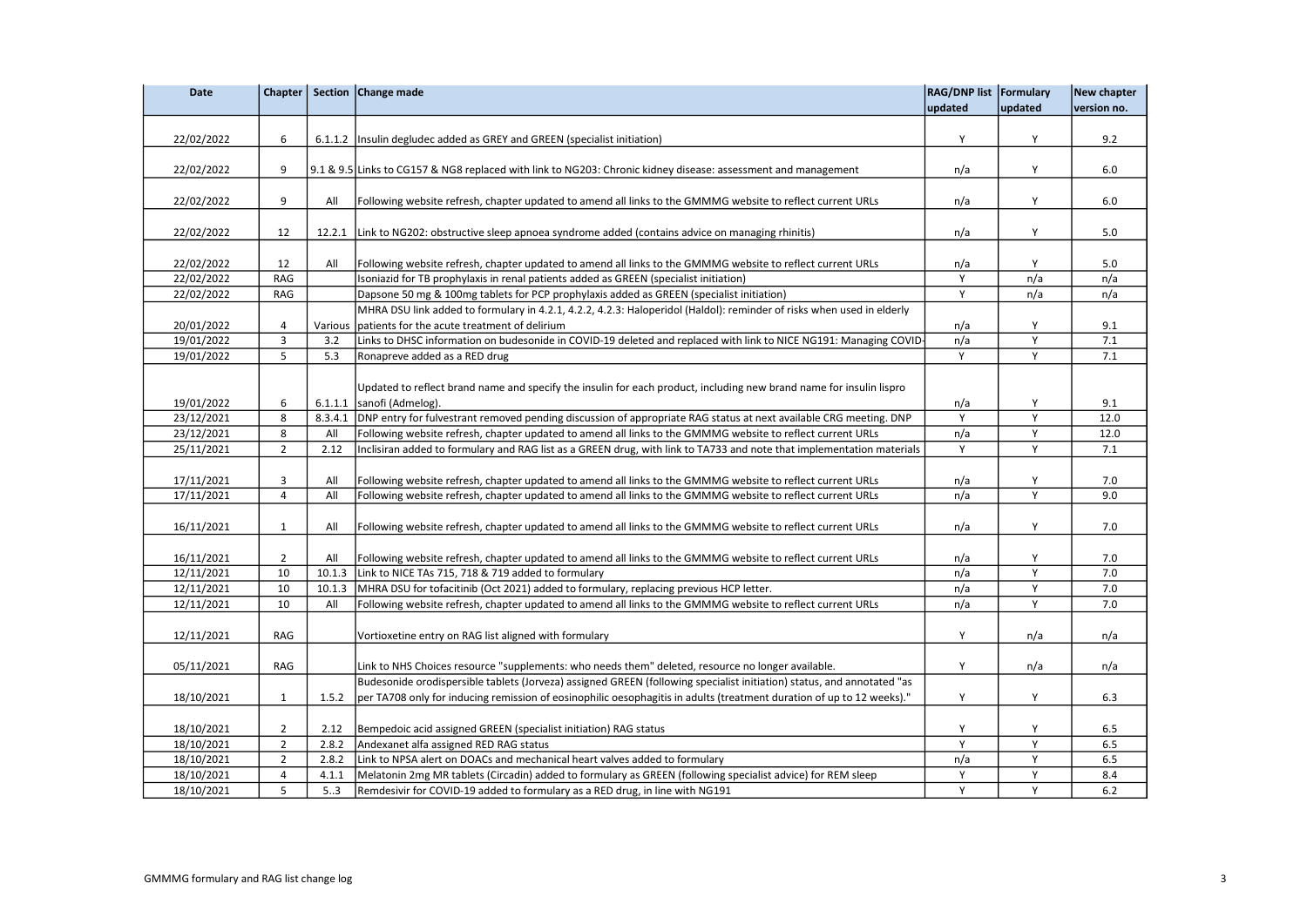| <b>Date</b> |                         |              | Chapter   Section   Change made                                                                                            | RAG/DNP list   Formulary |         | New chapter |
|-------------|-------------------------|--------------|----------------------------------------------------------------------------------------------------------------------------|--------------------------|---------|-------------|
|             |                         |              |                                                                                                                            | updated                  | updated | version no. |
|             |                         |              | Ulipristal acetate resinstated to formulary as a RED drug, with links to NICE guidance (NG88) and MHRA DSU (Feb            |                          |         |             |
| 18/10/2021  | 6                       | 6.4.1.2      | 2021)                                                                                                                      | Y                        | Υ       | 8.4         |
|             |                         |              | Demeclocycline assigned RED RAG status for hyponatraemia associated with SIADH, annotated new patients only from           |                          |         |             |
| 18/10/2021  | 6                       | 6.5.2        | October 2021                                                                                                               | Υ                        | Υ       | 8.4         |
| 18/10/2021  | 6                       | 6.6.2        | Alendronic acid 70 mg weekly annotated "not licensed for use in men but this is common practice"                           | Υ                        | Y       | 8.4         |
|             |                         |              |                                                                                                                            |                          |         |             |
| 18/10/2021  | 8                       | 8.2.3        | Ofatumumab assigned RED RAG status                                                                                         | Y                        | Y       | 11.3        |
|             |                         |              |                                                                                                                            |                          |         |             |
| 18/10/2021  | 11                      | 11.2         | Link to MHRA DSU on chloramphenicol eye drops for children younger than 2 added                                            | n/a                      | Y       | 4.11        |
|             |                         |              |                                                                                                                            |                          |         |             |
|             |                         |              |                                                                                                                            |                          |         |             |
| 18/10/2021  | 13                      | 13.4         | MHRA DSU link added: Topical corticosteroids: information on the risk of topical steroid withdrawal reactions              | n/a                      | Υ       | 5.2         |
| 18/10/2021  | 13                      | 136.1,       | Link added to NICE NG198: Acne vulgaris: management                                                                        | n/a                      | Y       | 5.2         |
| 18/10/2021  | 13                      | 13.5.1       | MHRA DSU link added: oral retinoids, temporary monitoring advice during COVID-19                                           | Y                        | Y       | 5.2         |
| 18/10/2021  | <b>DNP</b>              |              | Deoxycholic acid (Belkyra®) for treatment of moderate to severe convexity or fullness associated with submental fat        | Y                        | n/a     | n/a         |
| 15/10/2021  | 10                      | 10.1.3       | Guselkumab added to formulary with RED RAG status                                                                          | n/a                      | Y       | 6.4         |
| 15/10/2021  | RAG                     |              | Ravulizumab added to RAG list as a RED drug in line with TA698                                                             | Υ                        | n/a     | n/a         |
| 15/10/2021  | RAG                     |              | Ravulizumab added to RAG list as a RED drug in line with TA710                                                             | Y                        | n/a     | n/a         |
| 15/10/2021  | RAG                     |              | Link to Indigo Gender Service shared care protocol added to leuprorelin, triptorelin, goserelin entries                    | Y                        | n/a     | n/a         |
| 28/09/2021  | RAG                     |              | Velafaxine: wording updated to clarify that RAG status of green (specialist initiation) only applies for total daily doses | Υ                        | n/a     | n/a         |
| 27/09/2021  | $\overline{2}$          | <b>Notes</b> | Text on page 2 corrected to read "NB hypokalaemia can predispose to digitalis toxicity. Caution when used with             | n/a                      | Y       | 6.4         |
| 27/09/2021  | 5                       | 5.1.4        | Tobramycin for CF in adults: Amber line deleted, as all patients now repatriated.                                          | Υ                        | Υ       | 6.1         |
| 27/09/2021  | 6                       | 6.1.2.3      | Temp RAG status for oral semaglutide updated to permanent decision (green) with grey status removed.                       | Υ                        | Y       | 8.3         |
| 24/09/2021  | RAG                     |              | Housekeeping: commissioners harmonised and entries edited for clarity. No changes to any RAG status.                       | Y                        | n/a     | n/a         |
| 24/08/2021  | 3                       | 3.2          | Removed incorrect statement regarding Fostair NEXThaler: "Unlike the pressurised metered dose inhaler Fostair              | n/a                      | Y       | 6.4         |
| 12/08/2021  | $\overline{3}$          | 3.4.2        | Omalizumab for chronic rhinosinusitius with nasal polyps added to DNP list, in line with NICE TA678                        | Y                        | Y       | 6.3         |
|             |                         |              |                                                                                                                            |                          |         |             |
| 12/08/2021  | 9                       | 9.1.4        | Temp RAG status for avatrombopag made final (red)                                                                          | Υ                        | Y       | 5.2         |
| 12/08/2021  | 9                       |              | 9.2.1.1 Temp RAG status for patiromer made final (red)                                                                     | Y                        | Y       | 5.2         |
| 12/08/2021  | 10                      |              | 10.1.3 Temp RAG status for upadacitnib made final (red)                                                                    | Y                        | Y       | 6.3         |
| 12/08/2021  | 10                      | 10.1.3       | Temp RAG status for filgotinib made final (red)                                                                            | Y                        | Y       | 6.3         |
| 12/08/2021  | 11                      |              | 11.8.2.3 Temp RAG status for brolucizuab made final (red)                                                                  | Υ                        | Y       | 4.10        |
| 12/08/2021  | 13                      |              | 13.5.3 Baricitinib assigned RED RAG status                                                                                 | Y                        | Y       | 5.1         |
|             |                         |              |                                                                                                                            |                          |         |             |
|             |                         |              |                                                                                                                            |                          |         |             |
| 12/08/2021  | <b>RAG</b>              |              | Anakinra added to RAG list as RED, with link to TA685                                                                      | Υ                        | n/a     | n/a         |
| 05/08/2021  | $\overline{2}$          | 2.5.5.1      | Temp RAG status for dapagliflozin in heart failure made final (green specialist advice)                                    | Υ                        | Υ       | 6.3         |
| 05/08/2021  | $\overline{2}$          | 2.8.1        | Temp RAG status for fondaparinux in ACS made final (red)                                                                   | Y                        | Y       | 6.3         |
|             |                         |              |                                                                                                                            |                          |         |             |
| 05/08/2021  | $\overline{\mathbf{4}}$ | 4.5.1        | Temp RAG status for liraglutide in obesity made final (red)                                                                | Y                        | Y       | 8.3         |
|             |                         |              |                                                                                                                            |                          |         |             |
| 05/08/2021  | 4                       |              | 4.7.4.2 Erenumab assigned RAG status: Red                                                                                  | Υ                        | Υ       | 8.3         |
|             |                         |              |                                                                                                                            |                          |         |             |
| 05/08/2021  | 4                       |              | 4.7.4.2 Temp RAG status for galcanezumab for migraine made final (red)                                                     | Υ                        | Υ       | 8.3         |
| 05/08/2021  | $\overline{4}$          |              | 4.7.4.2 Link to MHRA DSU on antiepileptic drugs in pregnancy added to topiramate for migraine                              | n/a                      | Y       | 8.3         |